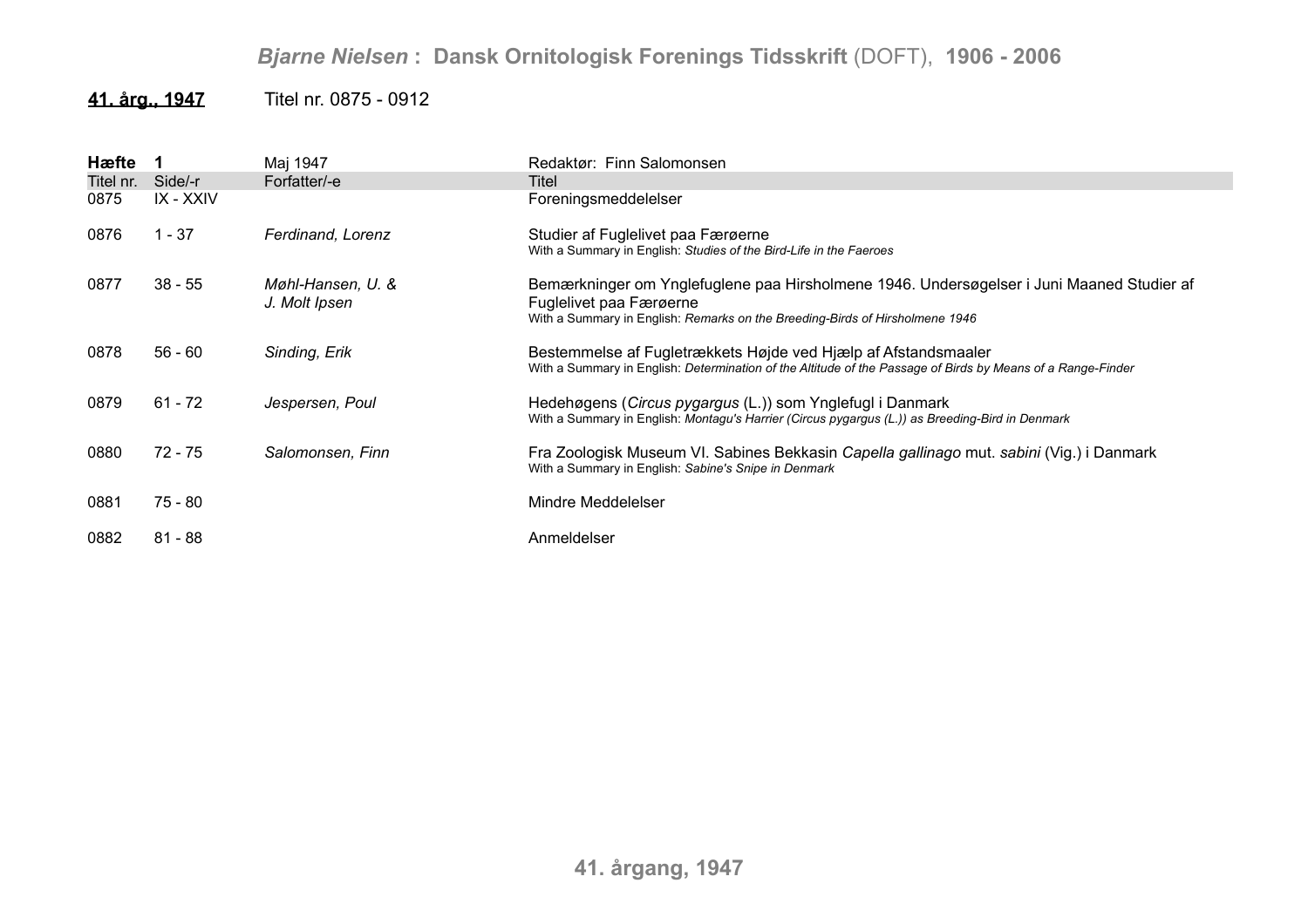| Hæfte 2   |            | Juni 1947            | Redaktør: Finn Salomonsen                                                                                                                                                                                     |
|-----------|------------|----------------------|---------------------------------------------------------------------------------------------------------------------------------------------------------------------------------------------------------------|
| Titel nr. | Side/-r    | Forfatter/-e         | Titel                                                                                                                                                                                                         |
| 0883      | $89 - 115$ | Westerskov, Kaj      | Vagtlens (Coturnix c. coturnix (L.)) Udbredelse og Levevis i Danmark<br>With a Summary in English: Distribution and Life-Habits of the Quail (Coturnix c. coturnix (L.)) in Denmark                           |
| 0884      | 116 - 120  | Løppenthin, Bernt    | Svartbagen (Larus marinus L.) og Norsk Sildemaage (Larus fuscus intermedius Schiøler) Ynglefugle<br>ved Samsø<br>With a Summary in English: Great and Lesser Black-backed Gulls breeding near Island of Samsø |
| 0885      | 121 - 124  | Christiansen, Arthur | Sortgraa Ryle (Calidris maritima (Brünn.)) Ynglende i Härjedalen                                                                                                                                              |
| 0886      | 124 - 125  | Madsen, Harry        | Mærkelig Dødsaarsag hos Skade (Pica pica (L.))                                                                                                                                                                |
| 0887      | 126 - 135  | Salomonsen, Finn     | Ringmærkning af Trækfugle paa Christiansø<br>With a Summary in English: Recoveries of Birds ringed at Christiansø in the Baltic                                                                               |
| 0888      | 136 - 140  | Salomonsen, Finn     | Fra Zoologisk Museum VII. De sibiriske Snespurve, Plectrophenax nivalis<br>With a Summary in English: The Siberian Snow-Buntings                                                                              |
| 0889      | 141 - 143  | Salomonsen, Finn     | Fra Zoologisk Museum VII. Liste over grønlandske Ringfugle<br>With a Summary in English: First Preliminary List of Recoveries of Birds Ringed in Greenland                                                    |
| 0890      | 143 - 145  | Salomonsen, Finn     | Fra Zoologisk Museum VII. Geografisk Variation hos Lille Regnspove, Numenius phaeopus<br>With a Summary in English: The Geographical Variation in the European Whimbrels                                      |
| 0891      | 145 - 147  | Salomonsen, Finn     | Fra Zoologisk Museum VII. Charadrius m. mongolus paa Kei Øerne<br>With a Summary in English: Charadrius m. mongolus in the Kei Islands                                                                        |
| 0892      | 147 - 154  |                      | Mindre Meddelelser                                                                                                                                                                                            |
| 0893      | 154 - 156  |                      | Anmeldelser                                                                                                                                                                                                   |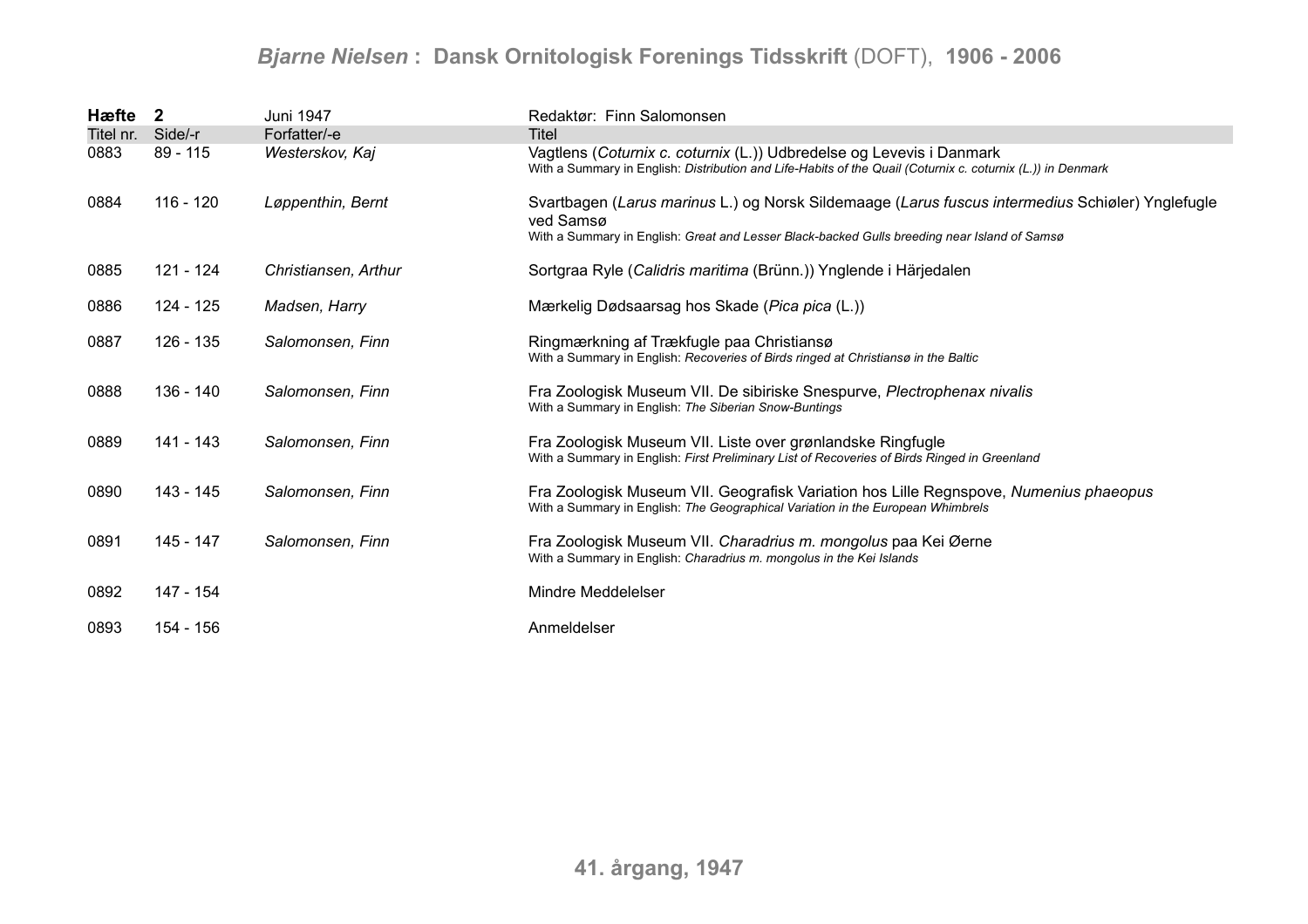| Hæfte 3   |             | Oktober 1947       | Redaktør: Finn Salomonsen                                                                                                                                                                   |
|-----------|-------------|--------------------|---------------------------------------------------------------------------------------------------------------------------------------------------------------------------------------------|
| Titel nr. | Side/-r     | Forfatter/-e       | Titel                                                                                                                                                                                       |
| 0894      | 157 - 161   | Gitz-Johansen      | Under de syngende Fjælde                                                                                                                                                                    |
| 0895      | 161 - 168   | Fencker, Hannibal  | Fuglelivet i Sargag, Nordøstgrønland, i Vinteren 1946-47<br>With a Summary in English: The Bird-Life in Sargag, North Greenland during the Winter 1946-47                                   |
| 0896      | 168 - 171   | Haartman, Lars von | Tordmulekatastrofen och populationens decimering i Finland<br>With a Summary in English: The catastrophic decrease in the population of the Razorbill (Alca torda L.) in Finland            |
| 0897      | 171 - 174   | Corfixsen, Roy     | Fløjlsanden (Melanitta fusca (L.)) Stemme, en hidtil uløst Gaade<br>With a Summary in English: The voice of the Velvet-Scoter (Melanitta fusca (L.))                                        |
| 0898      | 174 - 186   | Salomonsen, Finn   | Maagekolonierne paa Hirsholmene<br>With a Summary in English: The Gull-Colonies on Hirsholmene                                                                                              |
| 0899      | 186 - 197   | Salomonsen, Finn   | Fuglelivet i Hansted Vildtreservat<br>With a Summary in English: The Bird-Life of Hansted Game-Reserve                                                                                      |
| 0900      | 198 - 215   | Johansen, Hans     | Gransangerens (Phylloscopus collybita (Vieill.)) geografiske Variation<br>With a Summary in English: Notes on the Geographical Variation of the Chiffchaff Phylloscopus collybita (Vieill.) |
| 0901      | 216         | Salomonsen, Finn   | Fra Zoologisk Museum VIII. Østlig Lille Regnspove (Numenius phaeopus variegatus (Scop.)) i Siam<br>With a Summary in English: Eastern Whimbrel in Siam                                      |
| 0902      | $217 - 221$ | Salomonsen, Finn   | Fra Zoologisk Museum VIII. Snespurven (Plectrophenax nivalis (L.)) paa Færøerne<br>With a Summary in English: The Snow-Bunting in the Faroe Islands                                         |
| 0903      | $221 - 224$ | Salomonsen, Finn   | Fra Zoologisk Museum VIII. En ny Hjerpe (Tetrastes bonasia (L.)) fra Skandinavien<br>With a Summary in English: A New Hazel-Grouse from Scandinavia                                         |
| 0904      | $224 - 230$ |                    | Mindre Meddelelser                                                                                                                                                                          |
| 0905      | $231 - 236$ |                    | Anmeldelser                                                                                                                                                                                 |